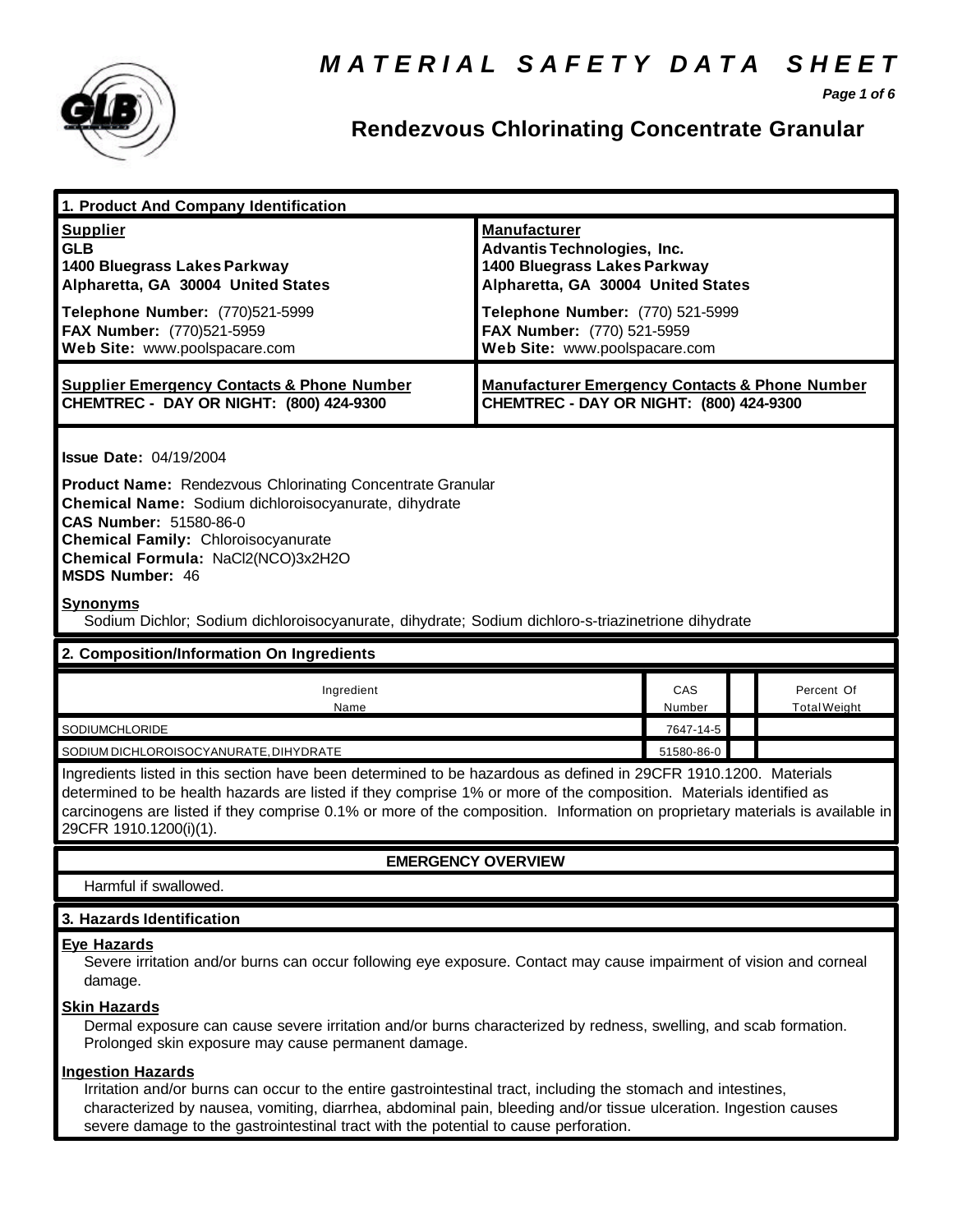## *M A T E R I A L S A F E T Y D A T A S H E E T Page 2 of 6*

## **Rendezvous Chlorinating Concentrate Granular**

## **3. Hazards Identification - Continued**

### **Inhalation Hazards**

Irritating to the nose, mouth, throat, and lungs. It may also cause burns to the respiratory tract with the production of lung edema that can result in shortness of breath, wheezing, choking, chest pain, and impairment of lung function. Inhalation of high concentrations can result in permanent lung damage from the corrosive action of the lung.

### **Signs And Symptoms**

Irritation of eyes and respiratory passages.

### **Conditions Aggravated By Exposure**

Asthma, respiratory and cardiovascular disease.

### **First Aid (Pictograms)**



## **4. First Aid Measures**

#### **Eye**

Holding the eyelids apart, flush eyes promptly with copious flowing water for at least 20 minutes. Get medical attention immediately.

#### **Skin**

Remove contaminated clothing. Wash skin thoroughly with mild soap and plenty of water for at least 15 minutes. Wash clothing before re-use.

### **Ingestion**

If swallowed, wash mouth thoroughly with plenty of water and give water to drink. Get medical attention immediately. Never give an unconscious person anything to drink.

### **Inhalation**

In case of dust inhalation or breathing fumes released from heated material, remove person to fresh air. Keep him quiet and warm. Apply artificial respiration if necessary and get medical attention immediately.

### **Note To Physician**

Corrosive. No specific antidote. Treat symptomatically and supportively. In case of ingestion do not induce vomiting.

## **Fire Fighting (Pictograms)**



## **5. Fire Fighting Measures**

**Flash Point:** N/A °F **Autoignition Point:** N/A °F

### **Fire And Explosion Hazards**

When heated to decomposition, may release poisonous and corrosive fumes of nitrogen trichloride, chlorine and carbon monoxide.

### **Extinguishing Media**

Water. Do not use dry chemical extinguisher containing ammonia compounds.

### **Fire Fighting Instructions**

Fire fighters should wear full protective clothing and self-contained breathing apparatus (SCBA) in positive pressure mode. Cool containers with water spray. On small fires, use water spray or fog. On large fires, use deluge or fog streams. Flooding amounts of water may be required before extinguishment can be accomplished.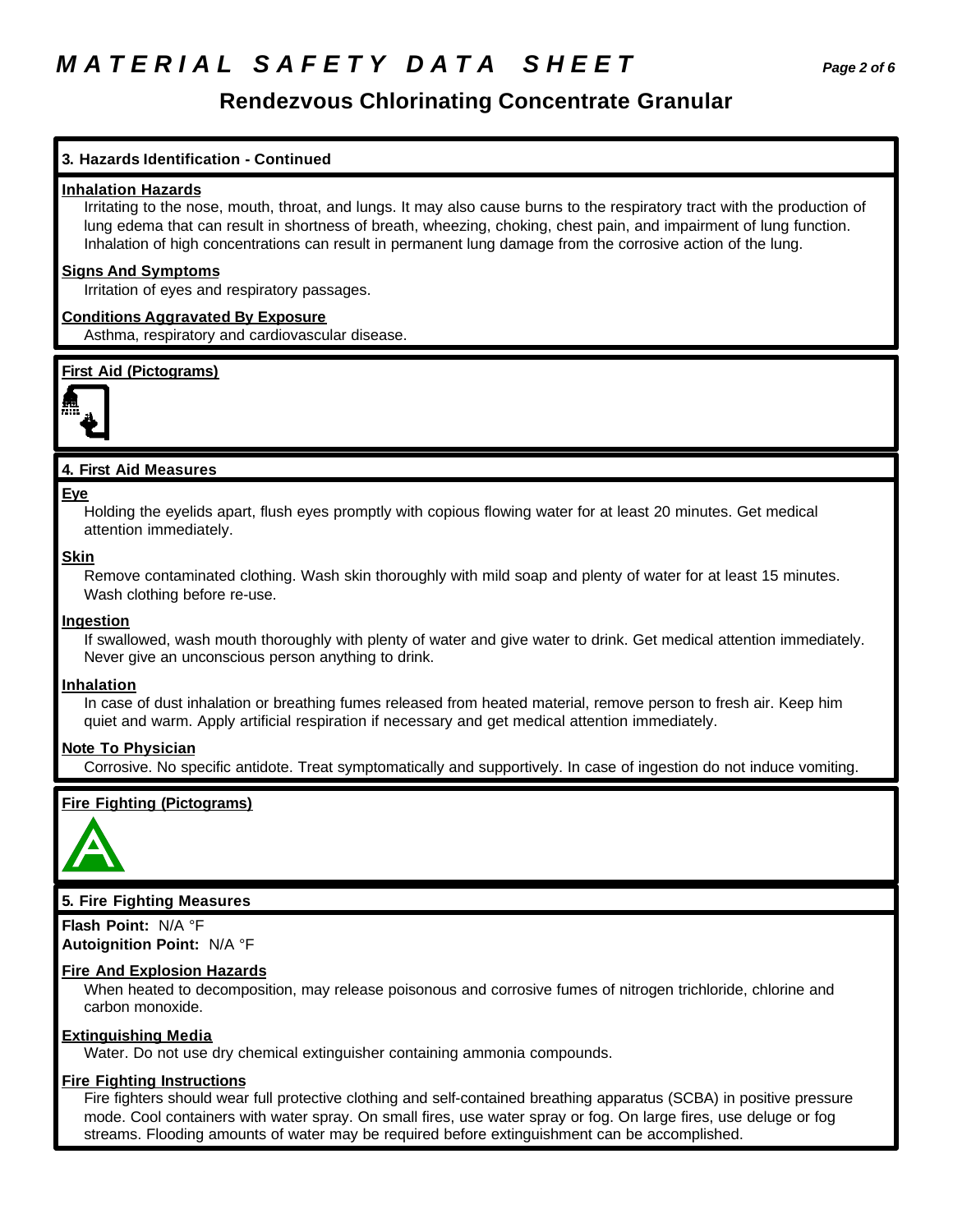## **Rendezvous Chlorinating Concentrate Granular**

## **6. Accidental Release Measures**

**For small spills in a well-ventilated area**, wear a NIOSH approved half-face or full face tight fitting respirator or a losse fitting powered air purifying respirator equipped with chlorine cartridges. Chemical goggles should be worn when using a half-face respirator. In addition to respiratory protection, wear coveralls; chemical resistant gloves; chemical resisitant footwear; and chemical resistant headgear for overhead exposure.

**For clean up of large spills, or small dry spills in confined areas**, wear full-face respirator with chlorine cartridges or a positive pressure supplied air respirator. Additionally, body protection should be impervious clothing covering the entire body to prevent personal contact with material. CAUTION - Protection concerns must also address the following: If this material becomes damp/wet or contaminated in a container, the formation of nitrogen trichloride gas may occur and an explosive condition may exist.

**After Spill / leakage:** Hazardous concentrations in air may be found in local spill area and immediately downwind. If spill material is still dry, do not put water directly on this product as a gas evolution may occur.

**On Soil:** Do not contaminate spill material with any organic materials, ammonia, ammonium salts, or urea. Clean up all spill material with clean, dry dedicated equipment and place in a clean dry container.

**On Water:** This material is heavier than and soluble in water. Stop flow of material into water as soon as possible. Begin monitoring for available chlorine and pH immediately.

**In Air:** Vapors may be supressed by the use of water fog.

## **7. Handling And Storage**

## **Handling And Storage Precautions**

**Keep out of reach of children.** Store material in a cool and dry place.

## **Handling Precautions**

Do not take internally. Avoid contact with skin, eyes, clothing. Upon contact with skin, eyes, wash off with water.

## **Storage Precautions**

Store in a cool, dry, well-ventilated area away from incompatible materials. Do not store at temperatures above 60C/140F. Product has an indefinite shelf-life limitation.

## **Work/Hygienic Practices**

Use safe chemical handling procedures suitable for the hazards presented by this material.





## **8. Exposure Controls/Personal Protection**

## **Engineering Controls**

Use local exhaust ventilation to minimize dust and chlorine levels where industrial use occurs. Otherwise, ensure good general ventilation.

## **Eye/Face Protection**

Use chemical safety glasses to avoid eye contact. Where industrial use occurs, chemical goggles maybe required.

## **Skin Protection**

Neoprene gloves. Impervious body covering clothes, boots, and neoprene apron.

## **Respiratory Protection**

When dusty conditions are encountered, wear a NIOSH/OSHA full-face respirator with chlorine cartridges for protection against chlorine gas and dust/mist pre-filter. A respiratory protection program meeting OSHA 1910.134 and ANZI Z88.2 requirements must be followed whenever workplace conditions warrant a respirator's use.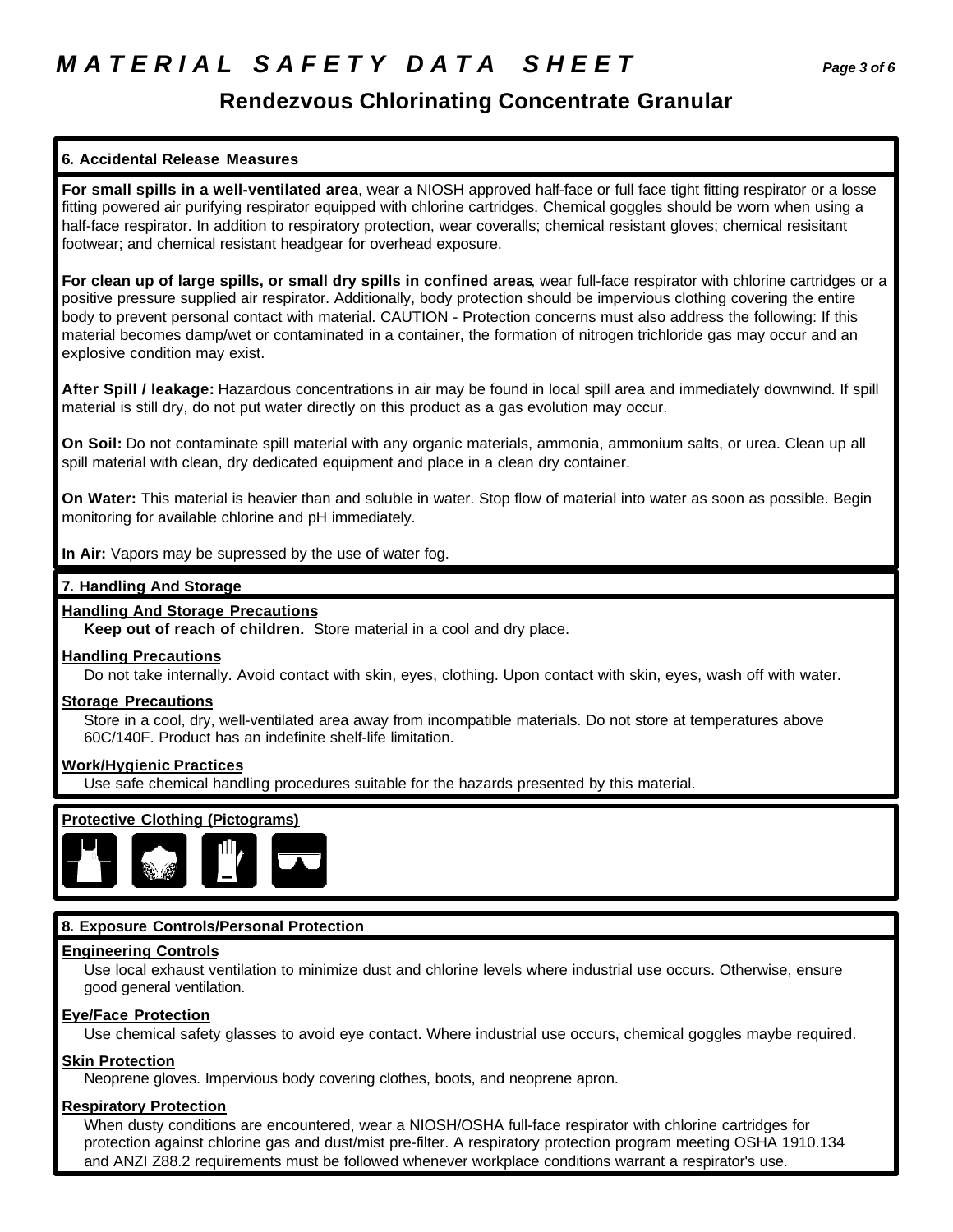## *M A T E R I A L S A F E T Y D A T A S H E E T Page 4 of 6*

## **Rendezvous Chlorinating Concentrate Granular**

| 8. Exposure Controls/Personal Protection - Continued                                                                                                                                                                                                                                                                                                                                                                                                                                                                     |                                                                                                                    |  |  |
|--------------------------------------------------------------------------------------------------------------------------------------------------------------------------------------------------------------------------------------------------------------------------------------------------------------------------------------------------------------------------------------------------------------------------------------------------------------------------------------------------------------------------|--------------------------------------------------------------------------------------------------------------------|--|--|
| <b>Other/General Protection</b><br>clothes. Wear long sleeves.                                                                                                                                                                                                                                                                                                                                                                                                                                                           | Safety shower and eye bath should be provided. Do not eat, drink, or smoke until after-work showering and changing |  |  |
| 9. Physical And Chemical Properties                                                                                                                                                                                                                                                                                                                                                                                                                                                                                      |                                                                                                                    |  |  |
| <b>Appearance</b><br>White granular                                                                                                                                                                                                                                                                                                                                                                                                                                                                                      |                                                                                                                    |  |  |
| Odor<br>Mild chlorine-like                                                                                                                                                                                                                                                                                                                                                                                                                                                                                               |                                                                                                                    |  |  |
| <b>Chemical Type: Mixture</b><br><b>Physical State: Solid</b><br>Melting Point: N/A °F<br>Boiling Point: N/A °F<br>Specific Gravity: 0.96<br>Molecular Weight: NOT DETERMINED<br>Percent Volitales: NOT VOLATILE<br>Vapor Pressure: N/A<br>Vapor Density: N/A<br>pH Factor: 6-6.5 At a Concentration Of a 1% solution in water<br>Solubility: 25g/100ml at 30C<br>Evaporation Rate: N/A<br>Thermal Decomposition: Begins to lose 1 mole water at approzimately 50C; second mole water at 95C. Decomposes at<br>240-250C. |                                                                                                                    |  |  |
| 10. Stability And Reactivity                                                                                                                                                                                                                                                                                                                                                                                                                                                                                             |                                                                                                                    |  |  |
| <b>Stability: STABLE</b><br>Hazardous Polymerization: WILL NOT OCCUR                                                                                                                                                                                                                                                                                                                                                                                                                                                     |                                                                                                                    |  |  |
| <b>Conditions To Avoid (Stability)</b><br>Do not package in paper or cardboard. Do not heat above 240C (464F).                                                                                                                                                                                                                                                                                                                                                                                                           |                                                                                                                    |  |  |
| <b>Incompatible Materials</b><br>Organic materials, reducing agents, nitrogen containing materials, other oxidizers, acids, bases, oils, grease,<br>sawdust, dry fire extinguishers containing monoammonium compounds.                                                                                                                                                                                                                                                                                                   |                                                                                                                    |  |  |
| <b>Hazardous Decomposition Products</b><br>Nitrogen trichloride, chlorine, carbon monoxide.                                                                                                                                                                                                                                                                                                                                                                                                                              |                                                                                                                    |  |  |
|                                                                                                                                                                                                                                                                                                                                                                                                                                                                                                                          |                                                                                                                    |  |  |
| 11. Toxicological Information                                                                                                                                                                                                                                                                                                                                                                                                                                                                                            |                                                                                                                    |  |  |
| <b>Acute Studies</b><br>Rat Oral LD50<br>Rabbit Dermal LD50<br>Rat Inhalation LC50<br>Eye Irritation (rabbit)<br>Dermal Irritation (rabbit)<br>Dermal Sensitization (guinea pig)                                                                                                                                                                                                                                                                                                                                         | 735 mg/kg<br>>2000 mg/kg<br>>50 mg/m3/1hour<br>Corrosive<br>Corrosive<br>Not a sensitizer                          |  |  |
| <b>Acute Oral Effects</b><br>LD50 mg/kg Rat >= 910gr/kg                                                                                                                                                                                                                                                                                                                                                                                                                                                                  |                                                                                                                    |  |  |

indicates it does not produce significant effects from chronic exposure.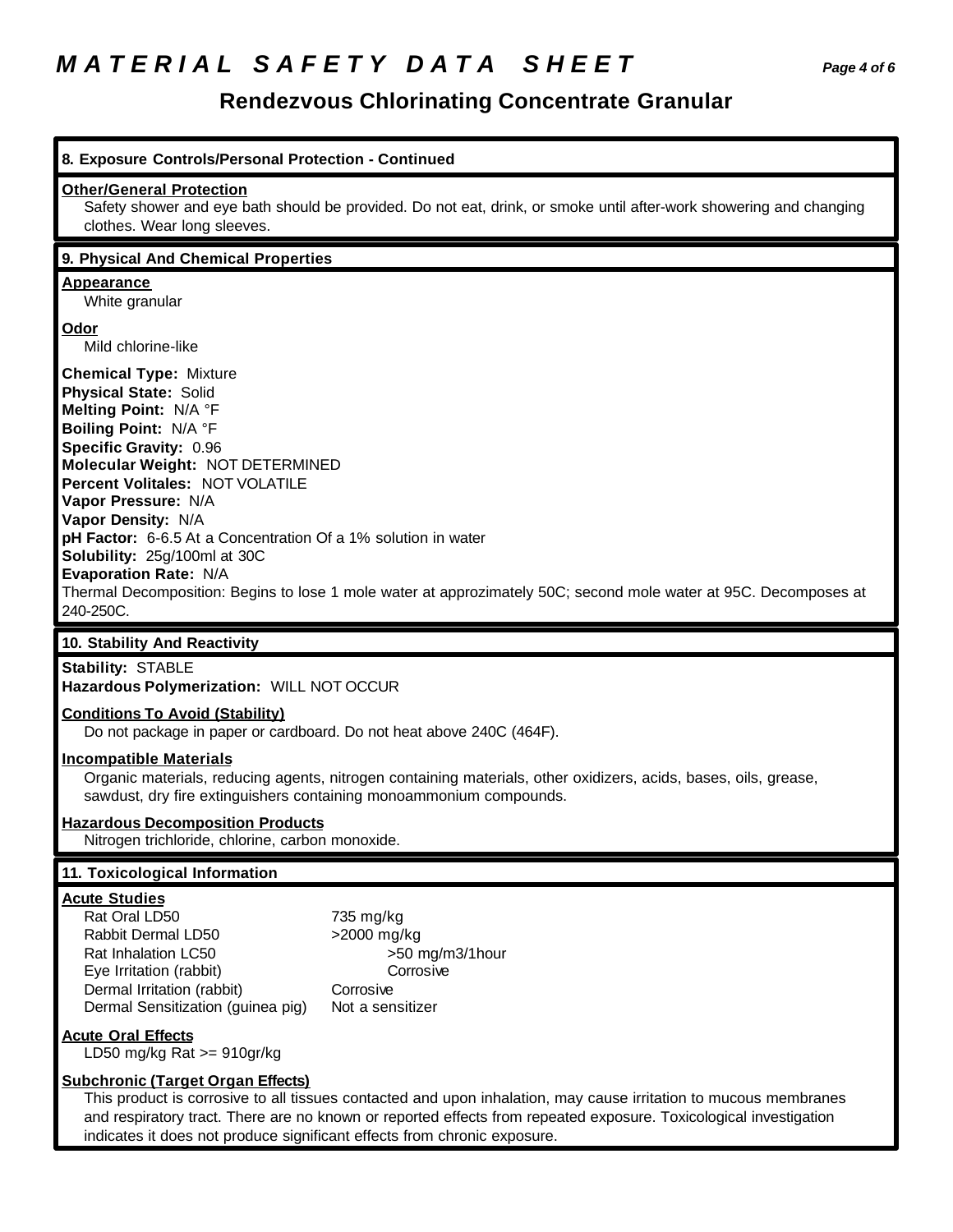# *M A T E R I A L S A F E T Y D A T A S H E E T Page 5 of 6*

## **Rendezvous Chlorinating Concentrate Granular**

| 11. Toxicological Information - Continued                                                                                                                                                                                         |  |  |  |
|-----------------------------------------------------------------------------------------------------------------------------------------------------------------------------------------------------------------------------------|--|--|--|
| <b>Chronic/Carcinogenicity</b><br>Chronic inhalation exposure may cause impairment of lung function and permanent lung damage.                                                                                                    |  |  |  |
| <b>Teratogenicity (Birth Defects)</b><br>Sodium dichloroisocyanuric acid when given orally to pregnant mice from day 6 to day 15 of gestation, did not induce<br>any significant teratogenic effects.                             |  |  |  |
| <b>Mutagenicity (Genetic Effects)</b><br>Not mutagenic in five Salmonella strains with or without metabolic activation.                                                                                                           |  |  |  |
| <b>Conditions Aggravated By Overexposure</b><br>Asthma, respiratory and cardiovascular disease.                                                                                                                                   |  |  |  |
| 12. Ecological Information                                                                                                                                                                                                        |  |  |  |
| <b>Acute Toxicity - Fish And Invertebrates</b><br>96 hour - LC50 - Fish<br>0.22 mg/l (Rainbow Trout)<br>0.28 mg/l (bluegill sunfish)<br>48 hour - LC50 - Daphnia magna 0.2 mg/l                                                   |  |  |  |
| <b>Acute And Dietary Toxicity - Birds</b><br>Bobwhite quail, acute oral LD50 730 mg/kg<br>Mallard duck, acute oral LD50<br>3300 mg/kg<br>Mallard duck, dietary LC50<br>>10,000 ppm<br>Bobwhite quail, dietary LC50<br>>10,000 ppm |  |  |  |
| 13. Disposal Considerations                                                                                                                                                                                                       |  |  |  |
| Refer to applicable local, state and federal regulations as well as industry standards.                                                                                                                                           |  |  |  |
| 14. Transport Information                                                                                                                                                                                                         |  |  |  |
| <b>Proper Shipping Name</b><br><b>NOT REGULATED</b>                                                                                                                                                                               |  |  |  |
| <b>Hazard Class</b><br><b>NOT REGULATED</b>                                                                                                                                                                                       |  |  |  |
| <b>DOT Identification Number</b><br><b>NONE</b>                                                                                                                                                                                   |  |  |  |
| 15. Regulatory Information                                                                                                                                                                                                        |  |  |  |
|                                                                                                                                                                                                                                   |  |  |  |
| <b>U.S. Regulatory Information</b><br>Reported in the EPA TSCA Inventory                                                                                                                                                          |  |  |  |
| <b>SARA Hazard Classes</b><br><b>Acute Health Hazard</b><br>Fire Hazard                                                                                                                                                           |  |  |  |
| <b>SARA Section 313 Notification</b><br>This product does not contain a chemical listed at or above de minimis concentrations.                                                                                                    |  |  |  |